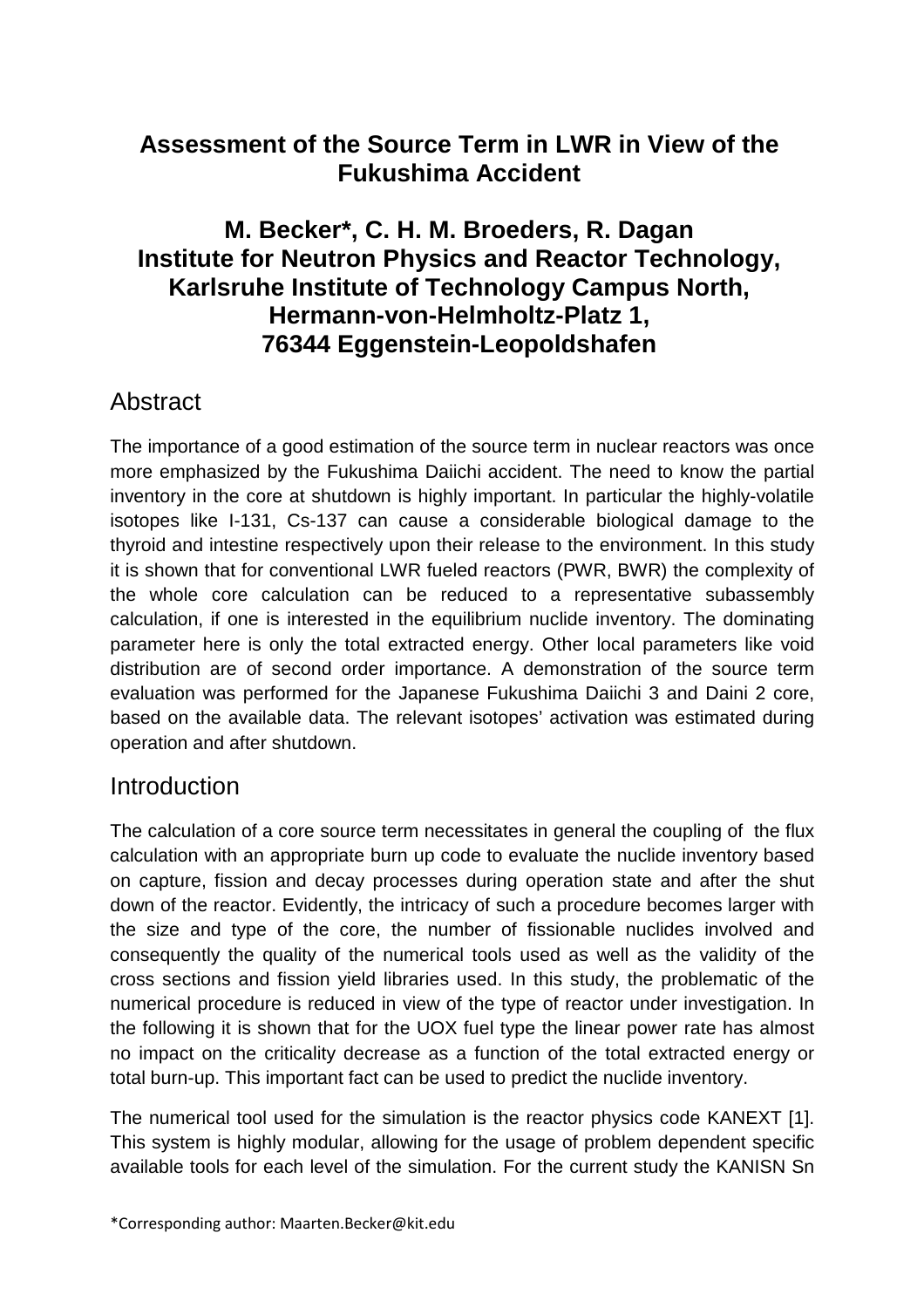transport code [7] was introduced to calculate the criticality and the flux of a three zones Wigner-Seitz pin cell. The microscopic multigroup transport library is based on the newest JEFF 3.1.1 evaluation in a 350 energy groups fine group structure. It contains an extended nuclide cross section set resulting from the NJOY treatment of the JEFF activation library, so that problem dependent flux weighted one group cross sections can be generated for nearly 800 isotopes. These replace – if available - the tabulated one group cross sections originating from ORIGEN formatted data files used in the BURNUP module [6]. As part of the modularity of the KANEXT system the fission yields of the validated (yet old) of the KORIGEN program ([2],[4],[5]) were inserted instead of the current one used in the JEFF 3.1.1. Further for the decay phase of the nuclides under investigation the KORIGEN code was used as a stand alone code.

# Source Term Evaluation

The calculation of the fuel inventory during burn up can be complicated depending on the main fissionable isotopes in the core. For example in the case of thorium /uranium cycles the build up of the fissionable isotope U-233 is induced by the decay of Pa-233 with a half life of 26.96 days. Consequently, various linear power rates lead to different decrease path of the criticality as a function of the burn up, as can be seen in figure 1a. Contrarily, in an exemplary LWR pin cell, the decrease of the criticality does not depend on the linear power rate, but on the overall extracted energy. This effect can be explained by the small half-life of the Np-239 isotope to transmute to the Pu-239 isotope, which is then consumed in situ.



**Figure 1: Influence of linear power rate on criticality for different fuel and reactor systems during burnup**

Figures 2a und 2b underline the main dependence on the overall extracted energy from the inventory point of view. For the pin cell calculation of figure 1b the corresponding Plutonium-to-Uranium concentration ratio and the relevant fission product Cs-137 concentration are plotted for varied linear power rates.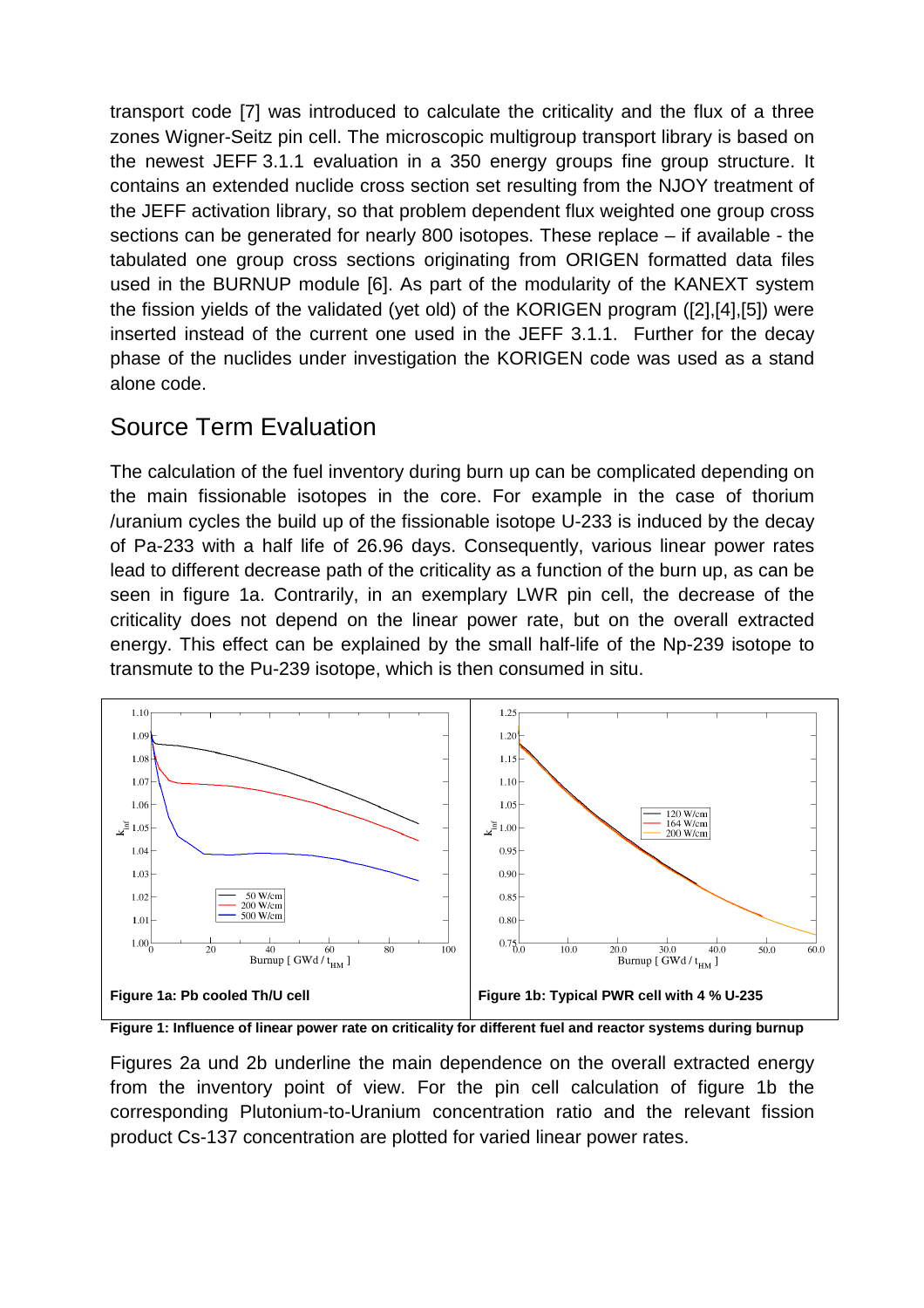For the same reason the Gadolinium control rods are not modeled. They are used to homogenize the power shape in the beginning of the cycle, but do not affect the nominal power of the plant. Thus, when looking for the global source term, it does not matter, where the power is produced. Contrary, for local distributions and effects, an accurate modeling of the Gadolinium rods is inevitable.



**Figure 2: Evaluation of nuclide inventories in typical PWR cell**

A reasonable good guess of the total source term may therefor be calculated, when the main parameters of the reactor under consideration are known. Table 1 summarizes the lattice parameters of a typical BWR fuel assembly with either 8 x 8 or 9 x 9 rod positions. These fuel specifications correspond to the Fukushima Daiichi 3 and Fukushima Daini 2 BWR power plants, respectively ([8],[9]). The focus has been however on the Fukushima Daiichi site, so that the global data is taken from the Fukushima Daiichi BWR 2 plant for both geometries [10]. In order to investigate the sensitivity of the result to the void in the upper BWR core, the water density was reduced to 0.45 g/cm $3$  resembling 40 % of steam.

The global parameters allow for the calculation of a mean burnup at EOC of 31.4 GWd/tHM, nevertheless, the results in the simulation are achieved for 30.5 GWd/tHM.

The total radioactivity and the decay heat power of the core are shown in figure 3a for a time period of 42 days after emergency shutdown. It is not surprising in view of the main dependence on the extracted energy, that the behavior and the order of magnitude of the curves are comparable for the two lattices. The difference of less than 10% may have its reason in the spectral influence of the wider 8 x 8 lattice, for which problem dependent one group cross sections are calculated and collapsed in the KANEXT burn-up procedure. For the voided core, an enhanced radioactivity within 6 % is observed, which is considerably low for the interest of the study and mainly attributed to the evolution of the actinide concentrations.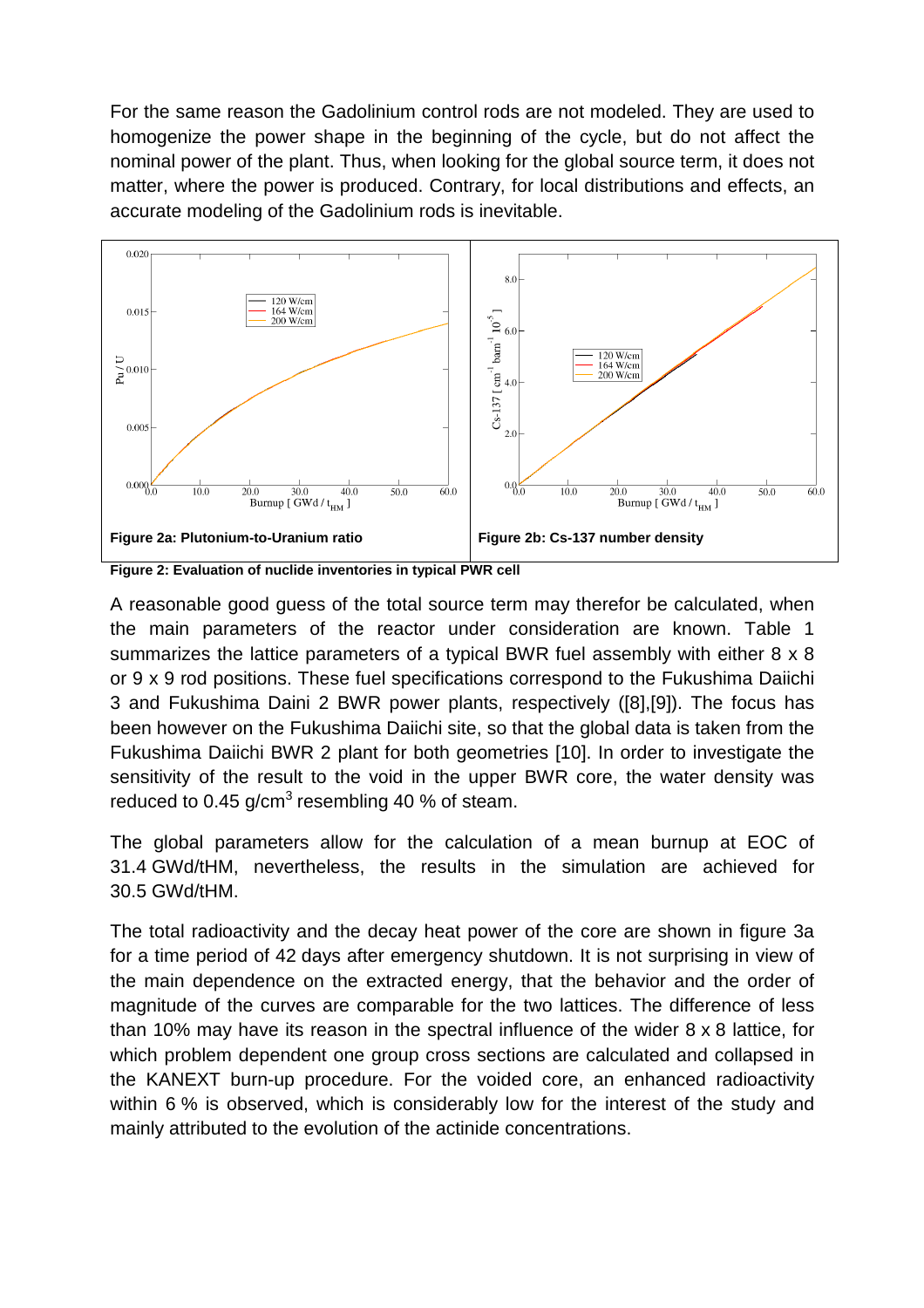# **Conclusion**

The method presented provides a reasonable assessment of a source term and decay heat power of a LWR. The basic approach was to imply the global dependence of the inventory on the total extracted energy. The local linear power of the fuel assembly and other spectral aspects like void and Gadolinium are for this purpose only of minor importance, in accordance with [12].

The above mentioned procedure was applied to estimate the source term and decay heat power of a Fukushima Daiichi BWR 2 type reactor. The influence of different lattice types has been found to be negligible for this kind of study.

The absolute quantities are reasonable and provide in addition full isotopic details, which are needed for determination of potential emission paths and hazards to the environment.

| Lattice parameter | Fuel assembly type                                     | 9x9         | 8x8         |
|-------------------|--------------------------------------------------------|-------------|-------------|
|                   | Reference                                              | <b>JNES</b> | <b>OECD</b> |
|                   | Lattice pitch (mm)                                     | 14.40       | 15.20       |
|                   | Fuel pin radius (mm)                                   | 4.89        | 5.29        |
|                   | Can thickness (mm)                                     | 0.71        | 0.86        |
|                   | Can material                                           | Zr          | Zr          |
|                   | Water density (g/cm3)                                  | 0.74        | 0.74        |
|                   | Ratio to theoretical fuel density                      | 0.93        | 0.95        |
|                   | Fuel temperature (K)                                   | 1100        | 1100        |
|                   | Can temperature (K)                                    | 560         | 560         |
|                   | Coolant temperature (K)                                | 560         | 560         |
|                   | Fuel                                                   | <b>UO2</b>  | <b>UO2</b>  |
|                   | Fuel enrichment (%)                                    | 3.50        | 3.50        |
| Global parameter  | <b>Discharge</b><br>(EOL)<br>burn-up<br>(GWD/THIM)     | 50          | 50          |
|                   | Mean core<br><b>EOC</b><br>burn-up<br>at<br>(GWD/THIM) | 30.50       | 30.50       |
|                   | Number of fuel batches                                 | 5           | 5           |
|                   | System thermal power (MW)                              | 2381        | 2381        |
|                   | Power rating (W/cm)                                    | 158.3       | 195.20      |
|                   | Fuel pin weight (g/cm)                                 | 5.52        | 6.90        |
|                   | Core heavy metal weight (tonnes)                       | 103.40      | 94.00       |
|                   | Mean electric energy produced<br>2005-2009 (GWhel)     | 22717       | 22717       |
|                   | Load factor                                            | 0.68        | 0.68        |

**Table 1: Main parameters of the BWR study**